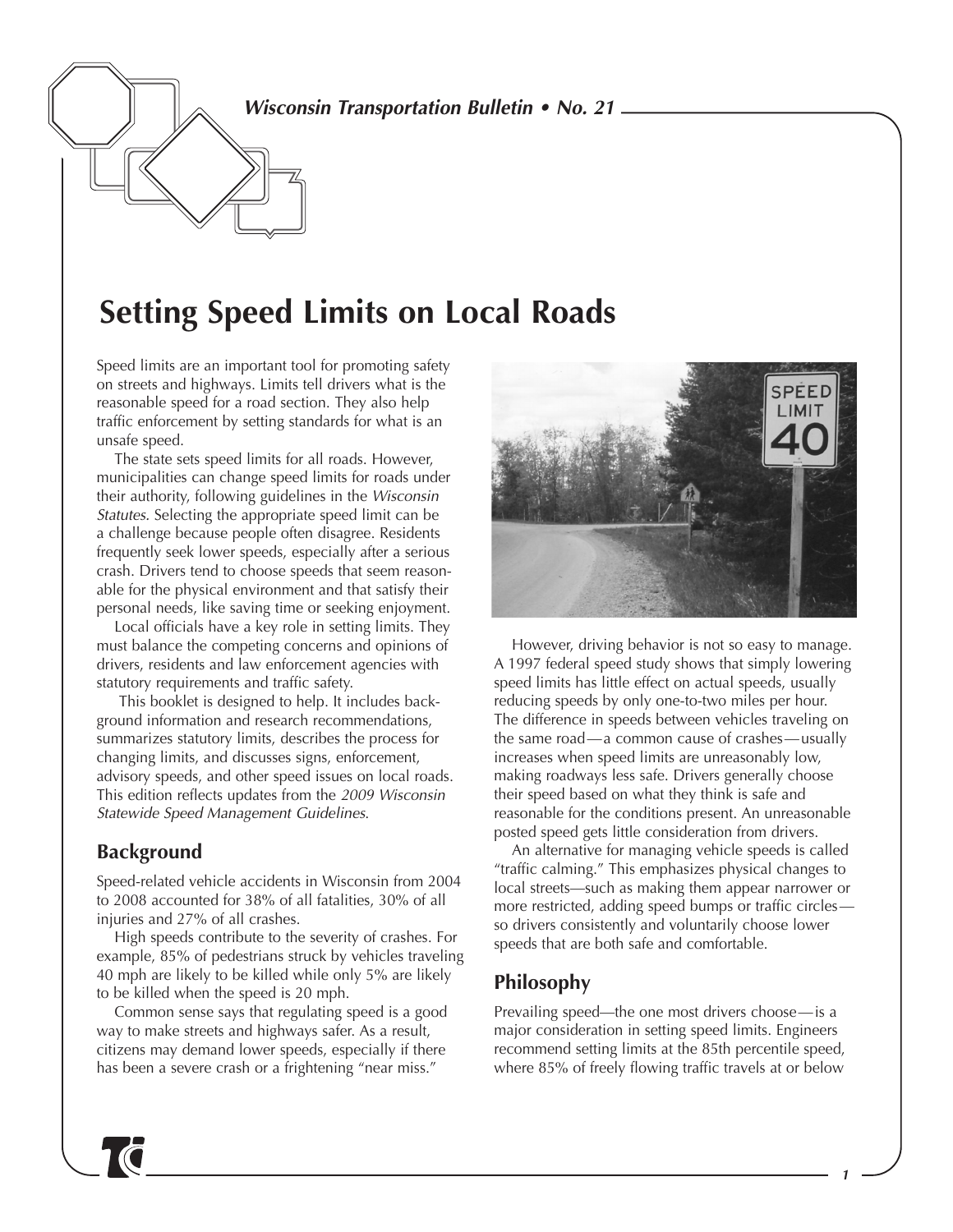that speed under ideal road conditions. The 85th percentile method is considered the best way to represent what is "reasonable" and "proper" as perceived by the motorists. When 85% of drivers voluntarily comply with speed limits, it is possible and reasonable to enforce these limits.

A recent study on Wisconsin roads compared crashes on roads with reasonable speed limits, or those accepted by the majority of drivers, with roads displaying posted speed limits considered unreasonable or irrational. The study showed that roads with reasonable speed limits had four times fewer crashes than roads with unreasonable speed limits. Other studies indicate the lowest risk of being in a crash occurs when a motorist travels at or near the 85th percentile speed. They also show that the 15% of motorists who exceed this limit cause many of the roadway crashes. These motorists are the most effective targets for enforcement.

Research in this area emphasizes considering the road's design speed in setting speed limits. Design speed is the highest safe speed for which the road was designed. It takes into account road type, road geometry and adjacent land use. Studies show that accident rates go down when speed limits are no less than 10 mph of the design speed. When the speed difference is

greater, motorists choose a wider variety of speeds. This variance in speed between vehicles, more than the speed itself, results in higher crash rates.

However, pedestrians, bicyclists and other road users may find the prevailing speed and design speed hazardous. Modern roads often are over-designed, particularly in residential areas where they emphasize the accommodation of functions like emergency vehicles or street parking. The resulting wide and unobstructed roads can encourage drivers to travel too fast for the safety of other road users. Simply setting lower speed limits is unlikely to produce the desired results, especially without effective enforcement. In these cases, authorities may wish to consider using some traffic calming techniques.

Speeds should be consistent, safe, reasonable and enforceable. When 85% of drivers voluntarily comply with speed limits, it is possible and reasonable to enforce the limits with the 15% who drive too fast. Unreasonably low limits can promote disrespect for and disregard of other reasonable posted limits. They also promote a false sense of security among residents and pedestrians who may expect that posting lower limits will change driver behavior. Unreasonably high limits create unnecessary risks.

| Fixed Limits – Statute 346.57(4) <sup>(a)</sup>                                                              | Local Government Authority <sup>(b)</sup> – Statute 349.11(3) and (7) <sup>(a)</sup> |  |
|--------------------------------------------------------------------------------------------------------------|--------------------------------------------------------------------------------------|--|
| 65 mph Freeway/Expressway                                                                                    | WisDOT only                                                                          |  |
| 55 mph State Trunk Highways (STHs)                                                                           | WisDOT only                                                                          |  |
| 55 mph County Trunk Highways (CTHs), town roads                                                              | Lower speed limit by 10 mph or less                                                  |  |
| 45 mph Rustic roads                                                                                          | Lower speed limit by 15 mph or less                                                  |  |
| 35 mph Town road (1,000 ft min) with buildings on either side spaced<br>an average of less than 150 ft apart | Lower speed limit by 10 mph or less                                                  |  |
| 25 mph Inside corporate limits of city or village (other than outlying district)                             | Raise speed limit to 55 mph or less / Lower the speed limit by 10 mph or less        |  |
| 35 mph Outlying district <sup>(c)</sup> within city or village limits                                        | Raise speed limit to 55 mph or less / Lower the speed limit by 10 mph or less        |  |
| 35 mph Semi-urban district <sup>(d)</sup> outside corporate limits of a city or village                      | Raise speed limit to 55 mph or less / Lower the speed limit by 10 mph or less        |  |
| 15 mph School zone, when conditions are met                                                                  | Raise speed limit to that of the roadway/Lower speed limit by 10 mph or less         |  |
| <b>15 mph</b> School crossing, when conditions are met                                                       | Raise speed limit to that of adjacent street/Lower speed limit by 10 mph or less     |  |
| <b>15 mph</b> Pedestrian safety zone with public transit vehicle stopped                                     | No changes permitted                                                                 |  |
| 15 mph Alley                                                                                                 | Lower by 10 mph or less                                                              |  |
| 15 mph Street or town road adjacent to a public park                                                         | Lower by 10 mph or less                                                              |  |
| Construction or maintenance zones, as appropriate <sup>(e)</sup>                                             | State and local agencies have authority to establish                                 |  |

#### **Speed limits and authority to change**

*Notes*:

(a) Source: Updated 2007-2008 Wisconsin Statutes Database

(b) All speed limit changes *shall* be based on a traffic engineering study, including modifications allowed under State Statute. Local governments can implement speed limit changes on the local road system without WisDOT approval when proposals are within the constraints identified above.

(c) Per Statute 346.57(1)(ar) "outlying district" is an area contiguous to any highway within the corporate limits of a city or village where, on each side of the highway within 1,000 feet, buildings are spaced on average more than 200 feet apart.

(d) Per Statute 346.57(1)(b) "semiurban district" is an area contiguous to any State or County highway where, on either or both sides of the highway within 1,000 feet, buildings are spaced on average less than 200 feet apart.

(e) Guidance on establishing speed limits in work zones is available in *http://dotnet/dtid\_bho/extranet/manuals/tgm/13/13-05-06.pdf.*



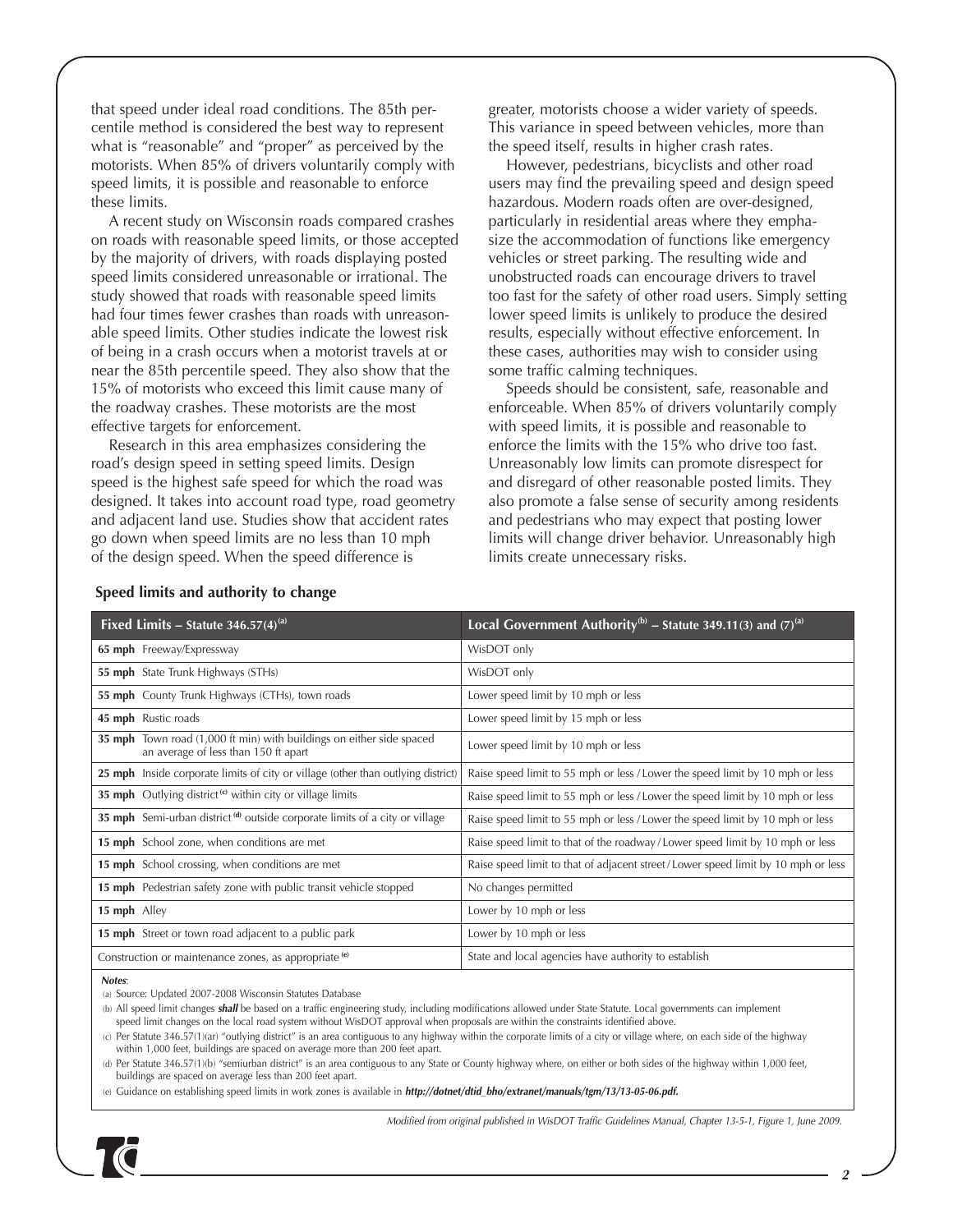# **Authority**

Power to set speed limits rests with the state. Chapter 346.57 *Speed Restrictions* of the *Wisconsin Statutes* requires drivers to use a speed that is "reasonable and prudent," to exercise "due care," *[346.57(2)]* and to reduce speed under a variety of conditions such as "going around a curve...passing school children, highway construction or maintenance workers...and when special hazard exists..."*[346.57(3)]*.

The *Statutes* give fixed limits for more than a dozen situations depending on the road type, jurisdiction and land use *[346.57 (4) (a-k)]*. See Table on page 2.

Local or state officials have authority to change these limits within the limitations in Chapter 349.11, as summarized in the Table. They must conduct an engineering and traffic investigation to determine a reasonable and safe speed limit. The limit must then be legally adopted by the local authority and appropriate signs erected. When properly changed, such limits do not create additional liability. In addition, changes beyond those specified in the statutes are possible in consultation with and approval by the Wisconsin Department of Transportation (WisDOT).

All limits, whether set by statute or local authority, are only effective and enforceable when official signs have been erected to give drivers adequate warning.

Speeds also may be temporarily reduced in work zones where highways are being constructed, reconstructed, maintained or repaired *[Ch.349.11(10)]*. These changes must be properly posted and are not restricted by the other limitations in Chapter 349.11. A Transportation Information Center publication, *Work Zone Safety: Guidelines for Construction, Maintenance and Utility Operations,* describes correct work zone signing and set up.

The local agency that maintains the roadway has jurisdiction for determining the speed limit. In most cases the responsibility is clear. If a roadway segment has joint jurisdiction, such as a road that borders two cities, then both agencies must agree on the speed limit. Obviously, the speed must be the same in both directions. In cases where the county or state maintains a road within the corporate limits of a city or village, the county or state is responsible for setting the speed limit. Coordination with local officials and law enforcement agencies is essential to set effective speed limits.

# **Required studies**

Local authorities are required by the statutes to conduct engineering and traffic speed studies to modify all speed limits on local roads including those shown in the Table on the previous page. Engineering studies should include the following:

- 1) Measure and determine the 85th percentile speed, 50th percentile speed, design speed and pace speed.
- 2) Evaluate crash data for the past three to five years.
- 3) Document roadside development including land use, driveway locations, and school locations.
- 4) Document roadway geometrics including lane widths, shoulder width, sight distance limitations at hills, curves and intersections, plus parking, pedestrian and bicycle activity.
- 5) Determine the functional classification of the roadway and the practical function of the road within the state and local system.
- 6) Document the current speed limit and level of enforcement.

A well-done traffic and engineering speed study requires a comprehensive effort by a trained professional. Look for additional details in the *2009 Wisconsin Statewide Speed Management Guidelines* report. Contact local law enforcement, County Traffic Safety Commissions, the WisDOT and consultants for assistance in conducting speed studies.

Doing a speed study is time consuming but it is a necessary step for local agencies to legally modify speed limits. The effort also has the advantage of creating consistency in how *enforceable* speed limits are set across the state and increasing safety.

# **Speed zone recommendations**

Local road authorities can initiate action to modify a speed limit and create a new speed zone on a local road. Citizens or other agencies also can request a change. Requests should be in writing and submitted to the local authority. The local agency should prepare a written response to the request describing their action and recommendations.

Speed study recommendations for modifying a speed zone should accomplish the following:

- Reduce the speed differential of vehicles
- Be reasonable so a majority of motorists will comply
- Reflect traffic engineering guidelines

When making speed zone changes, *do not* base the decision on these reasons:

- Noise complaints
- Accommodate specialty vehicles
- Correct spot safety problems
- Future concerns that have not yet occurred

Recommendations from a speed study generally fall within 5 mph of the 85th percentile speed. Factors that can alter this guideline include road function, access density, road geometry, parking, and pedestrian and bicycle activity. Using these secondary factors to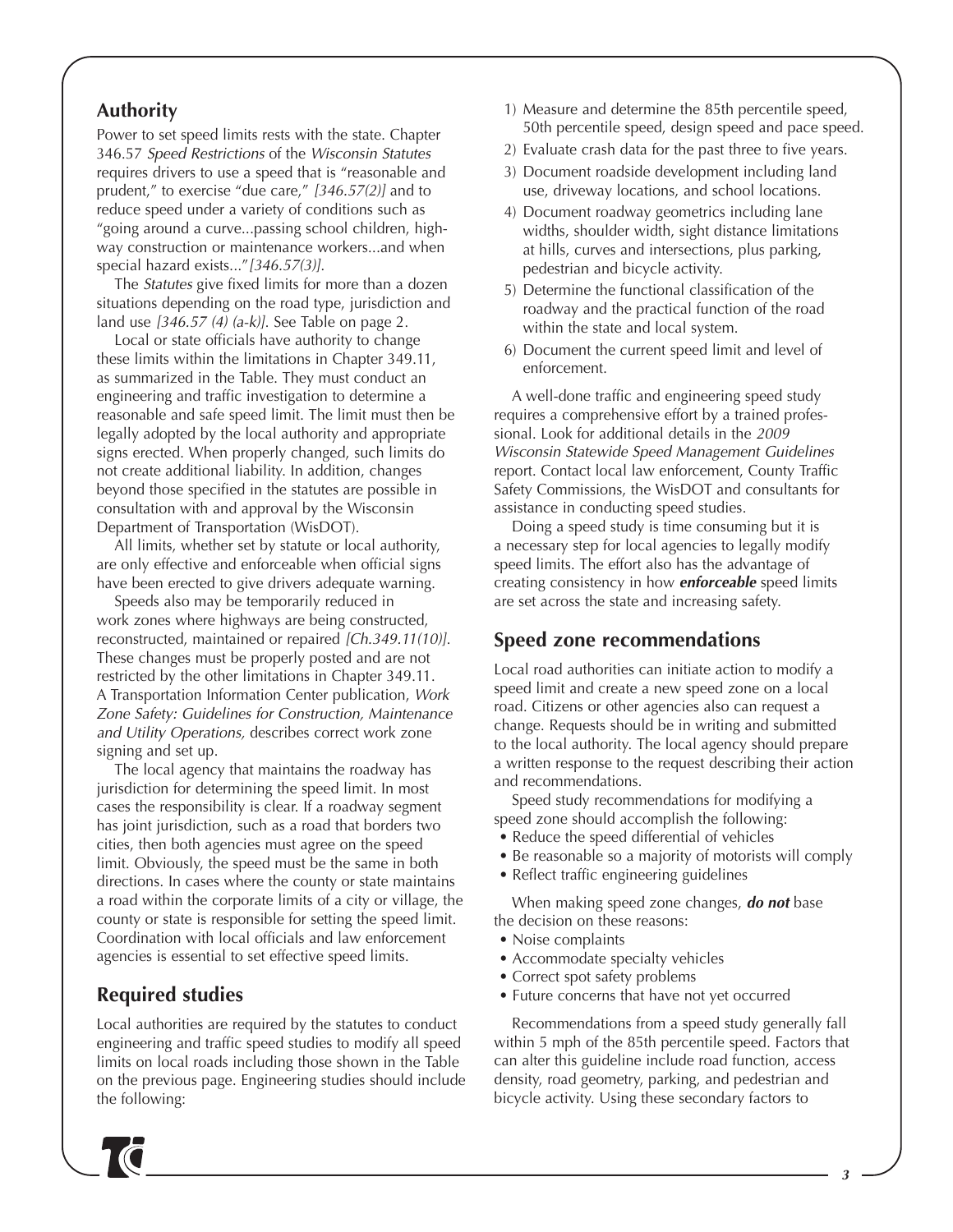determine a recommended speed may require more law enforcement and result in increased crashes. Consider changing the road's physical environment to lower speeds where possible.

Speed zones should be at least 0.3 miles in length. Limit the number of speed limit changes along a route. Generally, it is advisable to change speed zones outside incorporated limits in 10 mph increments.

Submit speed limit changes that require WisDOT approval to a WisDOT Regional office. Changes outside the limitations outlined in Chapter 349.11 require department approval. Local governments take on liability when they make changes outside the outlined limitations without this approval.

Post speed limit changes as soon as possible using flags or other means to call attention to the change. Monitor speed limit changes once they are made to identify any problems or need for further investigation.

# **Proper signage**



A speed limit is not in effect until the area has been properly signed. Conversely, signs must not be installed until the limit has been approved and officially authorized. The *Manual on Uniform Traffic Control Devices (MUTCD)* governs signs. Two types may be used: one for passenger cars and another for special limits for trucks and buses.

No more than three speed limits should be displayed on any one speed limit sign or assembly. Signs with special limits for trucks or other vehicles should include the word TRUCKS or a similar appropriate message. Display this below the standard message or on a separate plate that refers to SPEED or MPH.

The standard speed limit sign must be 24 by 30 inches. Locate signs at:

- Each point where the speed limit changes
- Beyond major intersections
- Other locations where it is necessary to remind motorists of the limit



REDUCED SPEED AHEAD SIGNS also may be used to give advance warning of a lower speed zone. This sign should be used in rural areas to alert motorists when they need extra time to slow to the posted limit.

Always follow it with a speed limit sign at the beginning of the new zone. Near schools, use the appropriate SPEED LIMIT sign after a school zone rather than the END OF SCHOOL ZONE sign.



#### **Enforcement**

Enforcement is critical. Without it, speed limits are not effective. When enforcement is increased considerably, violations and crashes have been reduced.

Local officials should actively involve enforcement personnel in setting speed limits to ensure they are reasonably enforceable. Always inform enforcement agencies when changes are adopted.

Enforcement requires wide public support. A first step is to ensure that the public perceives the speed limits as reasonable and fair because the voluntary cooperation of most drivers is essential. A second step is vigorous public information and education that stresses the safety benefits of enforcement. Make this a cooperative effort between highway and enforcement officials. Any information campaign should target specific aspects of the speeding problem such as young drivers, nighttime, school zones, work zones, or specific roads where potential traffic and pedestrian conflicts are high.

Within law enforcement agencies, traffic enforcement does not compete well with criminal and drug enforcement. That means local highway officials must actively seek adequate agency enforcement. These efforts are most effective when the safety benefits are clear and there is strong support from local elected officials.

Aggressive, targeted enforcement, combined with education, effectively produces better public compliance with traffic laws. The Federal Highway Administration recommends targeting enforcement programs to locations with a high incidence of crashes where speed was a



contributing factor and to areas with high traffic volume.

Long-term, low-intensity speed enforcement can produce meaningful results. Studies indicate some amount of the enforcement effort (15% is recommended) be directed to random locations and times. Stationary, marked patrol vehicles are most effective in creating longer-term enforcement benefits.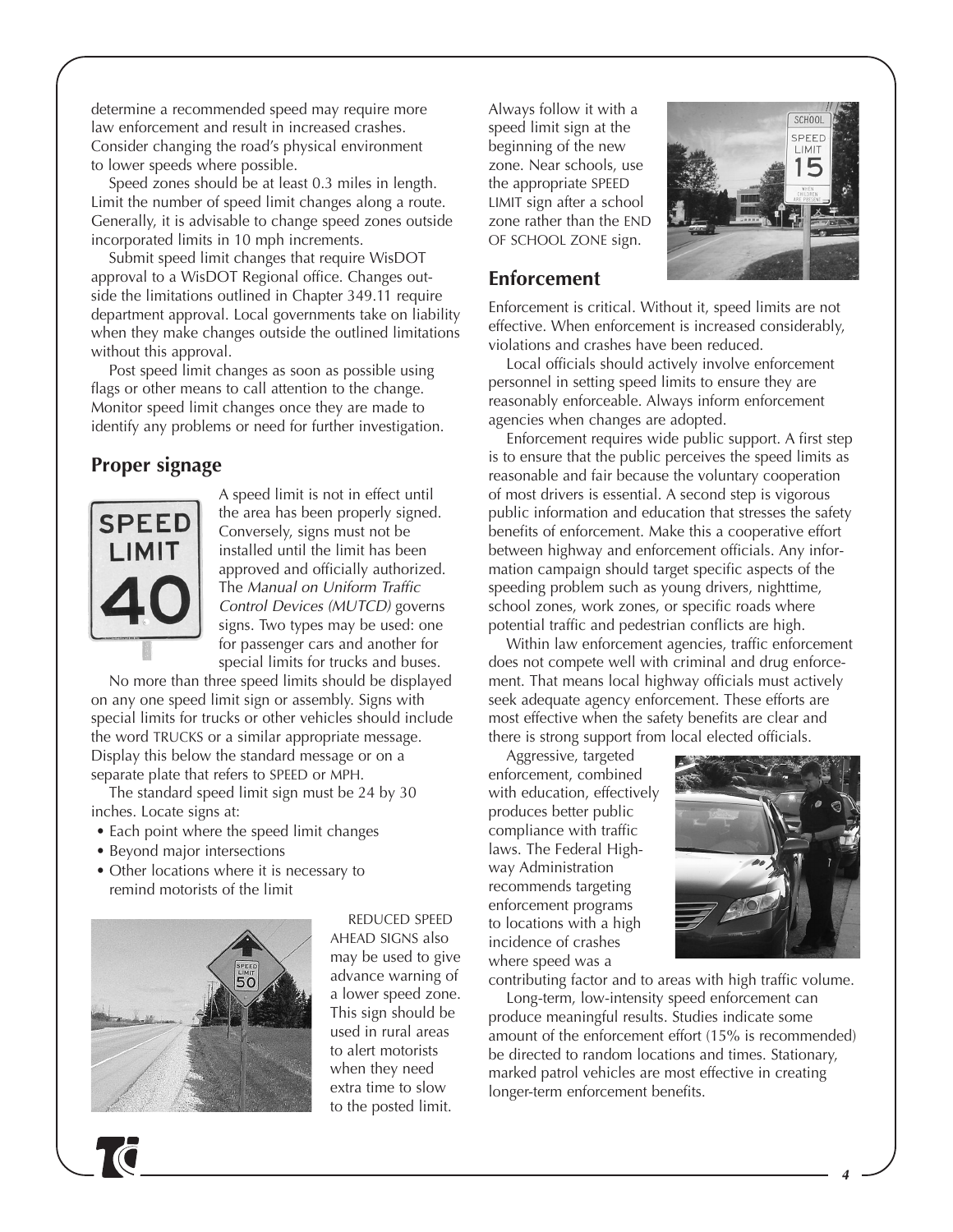# **Minimum speed limits and slow moving vehicles**

Except on Interstate highways, there is no specific minimum speed on Wisconsin highways. However, statutes prohibit driving a motor vehicle "at a speed so slow as to impede the normal and reasonable movement of traffic, except when necessary for safe operation or to comply with the law." *[Section 346.59 Wis. Stats.]*

Vehicles that normally travel slower than 25 mph must display slow moving vehicle emblems. *[Section 347.245 Wis. Stats.]* In addition, the operator of a vehicle moving so slowly it impedes traffic must yield the roadway to overtaking vehicles, if practicable, when the operator of an overtaking vehicle gives an audible warning. *[Section 346.59(2) Wis. Stats.]*

# **Advisory speed signs**

Advisory speed signs are used to tell drivers that a lower speed may be necessary at curves, turns, intersections and other localized conditions. These signs add emphasis and specific information to other warning signs, and recommend a comfortable and safe speed to drive in these locations. Do not confuse advisory speeds with enforceable speed limits. Advisory speeds do not imply the maximum operating speed at which skid and rollover occurs.



The advisory speed must be determined by an accepted traffic engineering procedure but no ordinance is required. Maintenance or sign supervisors can erect the signs. They must be in accordance with guidelines in the *MUTCD, 2C-35.*

As with other traffic signs, advisory speeds should be consistent and reasonable to promote driver respect and compliance. This is not always the case. Research published by the national Transportation Research Board (TRB) found that on the

two-lane highways in the study, posted advisory speeds at most curves were well below prevailing traffic speed, and below speeds established using recommended devices and criteria.

Advisory speeds are set based on average curve speeds for different angles of deflection. One device widely used for establishing advisory speeds on curves is the ball bank indicator. Relatively inexpensive, this curved level is mounted in an engineer's car. The engineer makes successive trial runs through a curve, taking care to drive parallel to the centerline of the curve, increasing speed by 5 mph each time. The indicator shows the angle of deflection in degrees.



The TRB study reports that the generally accepted criteria, based on tests conducted in the 1930s, produce unrealistically low speeds with modern cars and should be revised upwards. The authors say ball bank readings of 12 degrees above 40 mph, 16 degrees between 30 and 40, and 20 degrees below 30 would better reflect average curve speeds.

Ball bank readings tend to fluctuate rather widely during a trial run and can be affected by loose-surfaced roads and vehicle suspension systems. As a result, setting a recommended speed depends to a significant extent on the judgment and experience of the person making the tests. The recommended speed should feel comfortable for the average driver and be lower than the maximum safe speed. It should also be sensible in comparison with prevailing speeds.

#### **Summary**

Establishing and enforcing reasonable and safe speed limits is the responsibility of local officials. This often includes balancing conflicting issues of safety, traffic movement, and community concerns.

Coordination with local law enforcement is vital to effective speed control. Most speed zones should encourage voluntary compliance by using reasonable speed limits. Traffic calming techniques that involve physical and perceptual changes also can help. Consulting enforcement officials when determining effective limits is important and they can help work with the community in difficult areas.

The traffic engineering staff of WisDOT also is a good resource. Since they participate on county Traffic Safety Commissions, this is an easy way to contact them for assistance.

*Several sample speed limit ordinances are shown on page 6.*